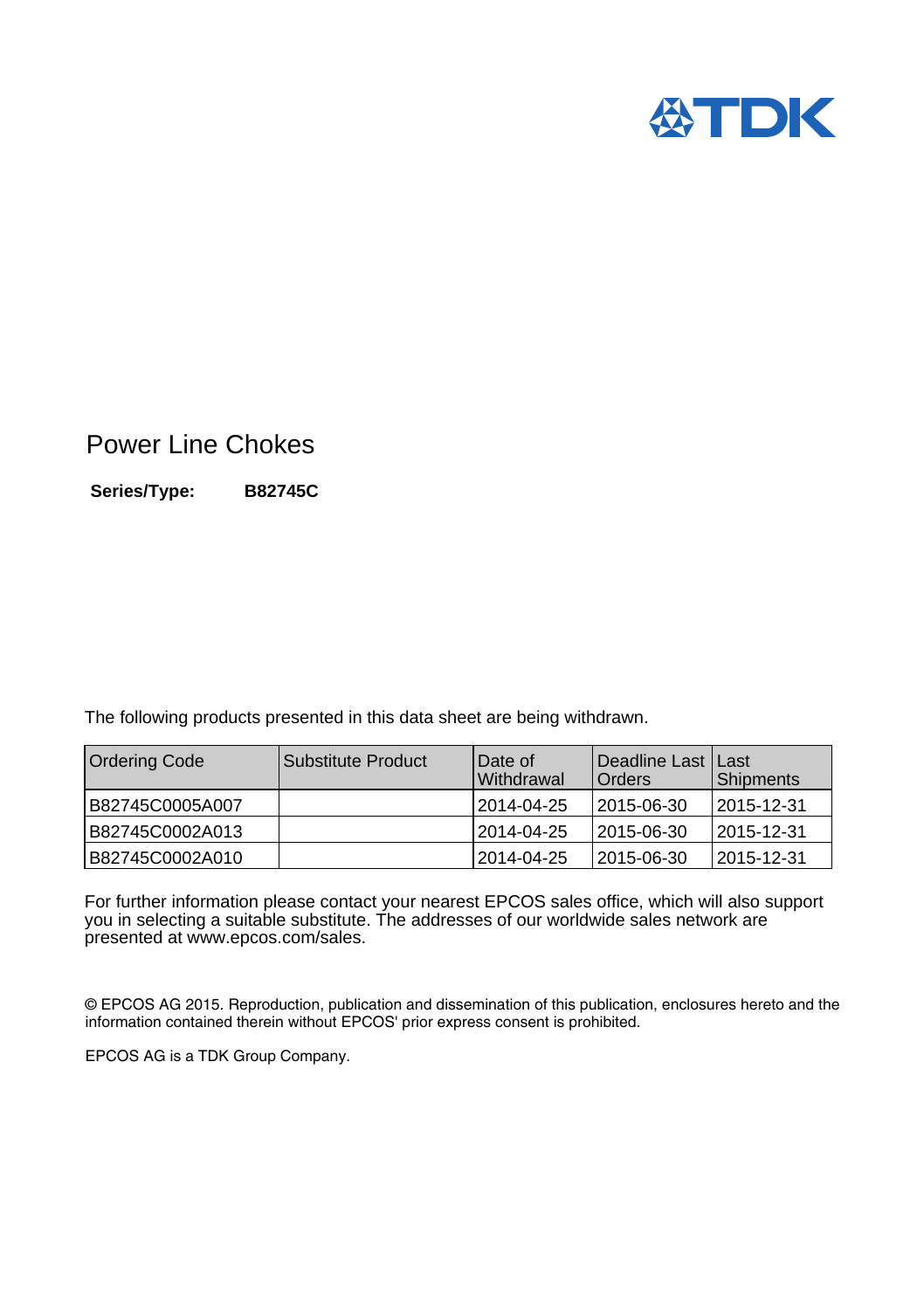#### TDK ÆN

#### **Power line chokes B82745C**

**Current-compensated ring core triple chokes**

**Rated voltage 440/250 V AC Rated current 50 ... 200 A Rated inductance 0.12 ... 1.3 mH**

#### **Construction**

- Current-compensated ring core triple choke
- Ferrite core
- Aluminum case
- Fixing by means of base plate
- Polyurethane potting (UL 94 V-0)
- Sector winding

#### **Features**

- High power
- Design complies with EN 60938-2 (VDE 0565-2)
- RoHS-compatible

#### **Applications**

- Suppression of common-mode interferences
- Switch-mode power supplies for converters, USV
- Power supplies, medical equipment
- Track vehicles, chargers

#### **Terminals**

- Litz wires
- Stud terminals

#### **Marking**

Manufacturer, ordering code, rated current, rated inductance, rated voltage, climatic category, date of manufacture (MM.YY)

#### **Delivery mode**

Cardboard box

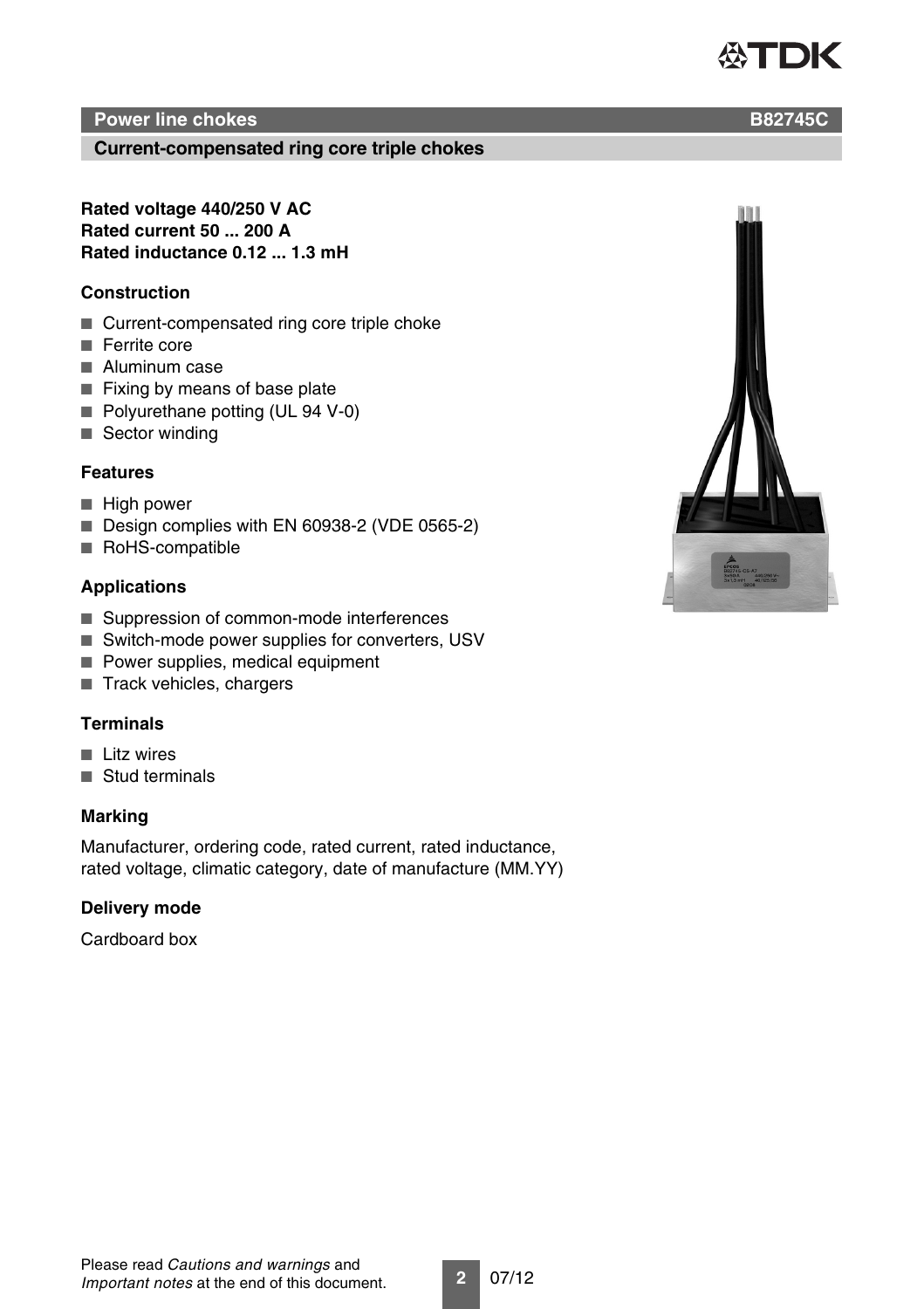# **公TDK**

### **Power line chokes B82745C**

#### **Current-compensated ring core triple chokes**

#### **Dimensional drawings and electrical circuits**

B82745C\*A007





 $1 \longrightarrow$   $1'$  $2 \longrightarrow 2'$  $3 \longrightarrow$  3'

B82745C\*A010, A013



| Type            | а               | h٠    |
|-----------------|-----------------|-------|
| B82745C0002A010 | M <sub>10</sub> | 30 mm |
| B82745C0002A013 | M <sub>8</sub>  | 20 mm |
|                 |                 |       |

Tolerances to ISO 2768-C unless otherwise noted. Dimensions in mm

IND0275-W

Please read *Cautions and warnings* and *Important notes* at the end of this document.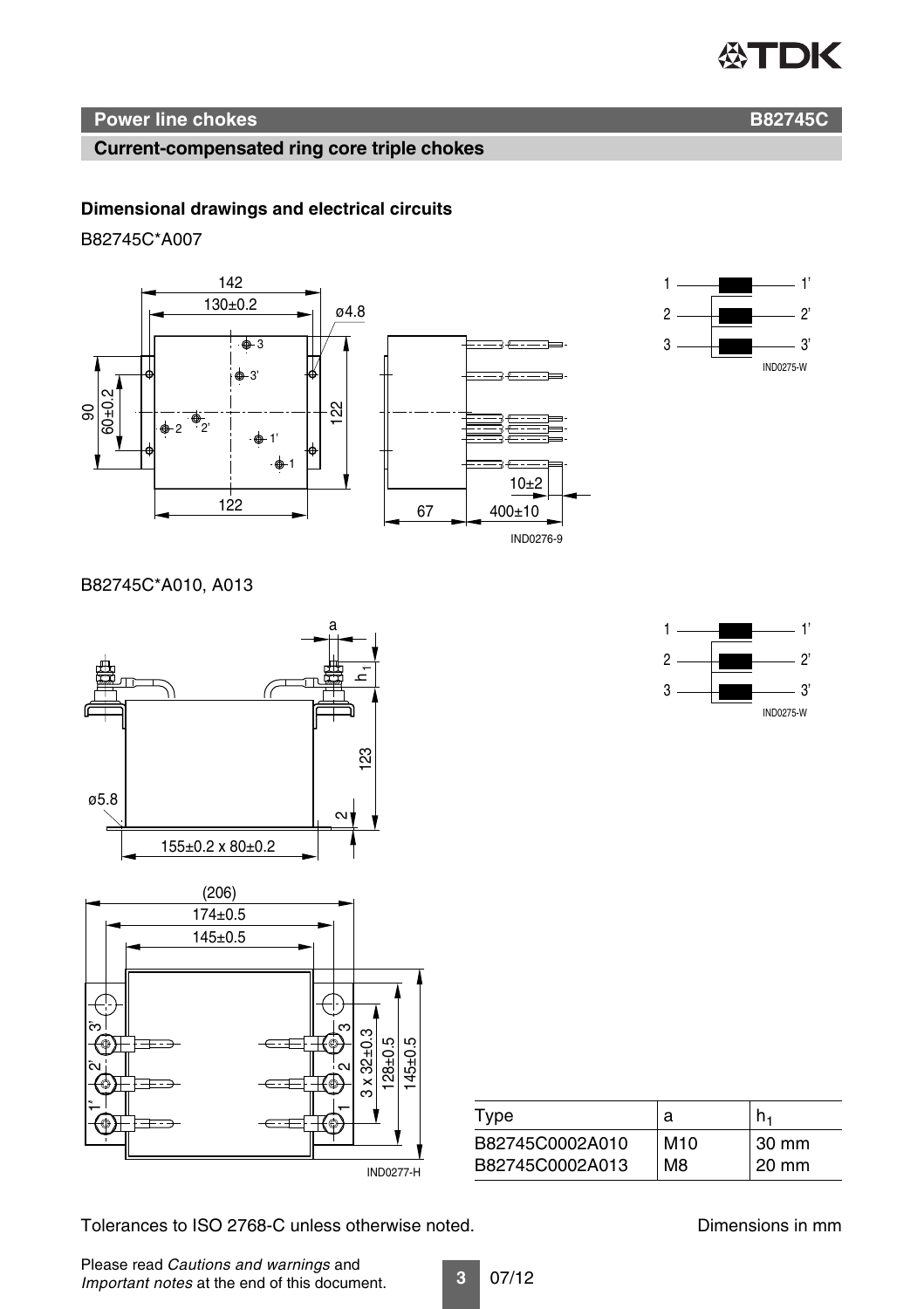

### **Power line chokes B82745C**

#### **Current-compensated ring core triple chokes**

#### **Technical data and measuring conditions**

| Rated voltage $V_R$                | 440/250 V AC (50/60 Hz)                                                                                                                                           |  |  |
|------------------------------------|-------------------------------------------------------------------------------------------------------------------------------------------------------------------|--|--|
| Test voltage $V_{test}$            | 2500 V AC, 2 s (line/line)<br>2500 V AC, 2 s (line/case)                                                                                                          |  |  |
| Rated temperature $T_B$            | $+60 °C$                                                                                                                                                          |  |  |
| Rated current $I_{R}$              | Referred to 50 Hz and rated temperature                                                                                                                           |  |  |
| Rated inductance $L_{B}$           | Measured with Agilent 4284A at 0.1 mA, $+20$ °C<br>Measuring frequency: $L_B \le 1$ mH = 100 kHz<br>$L_B > 1$ mH = 10 kHz<br>Inductance is specified per winding. |  |  |
| Inductance tolerance               | +30% at +20 $^{\circ}$ C                                                                                                                                          |  |  |
| Inductance decrease $\Delta L/L_0$ | < 20% at DC magnetic bias with $I_R$ , +20 °C                                                                                                                     |  |  |
| DC resistance R <sub>tvp</sub>     | Measured at $+20$ °C, typical values, specified per winding                                                                                                       |  |  |
| Climatic category                  | 40/125/56 (to IEC 60068-1)                                                                                                                                        |  |  |
| Storage conditions (packaged)      | $-25$ °C … +40 °C, ≤ 75% RH                                                                                                                                       |  |  |
|                                    |                                                                                                                                                                   |  |  |

### **Characteristics and ordering codes**

| Ι <sub>R</sub> | ⊾в   | $\mathsf{R}_{\mathsf{typ}}$ | Weight | Terminal                       | Ordering code   |
|----------------|------|-----------------------------|--------|--------------------------------|-----------------|
| A              | mH   | $m\Omega$                   | kg     |                                |                 |
| 50             | 1.3  | 3.75                        | 1.7    | Litz wire 11.5 mm <sup>2</sup> | B82745C0005A007 |
| 100            | 0.33 | 0.65                        | 6.0    | Stud terminal M 10             | B82745C0002A010 |
| 200            | 0.12 | 0.28                        | 6.3    | Stud terminal M8               | B82745C0002A013 |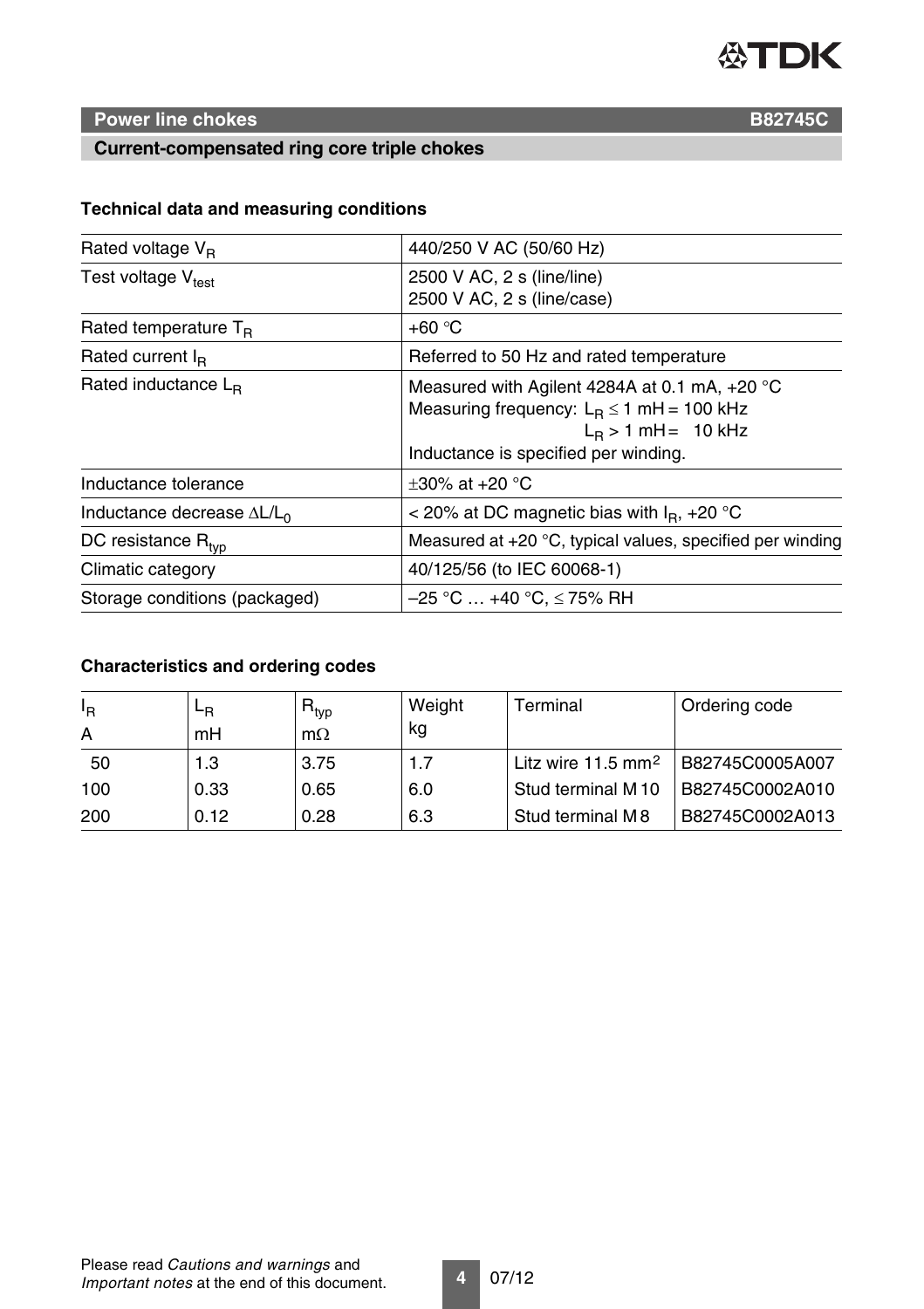## **公TDK**

#### **Power line chokes B82745C**

#### **Current-compensated ring core triple chokes**

#### **Impedance |Z| versus frequency f**

measured with windings in parallel at +20 °C, typical values



**Current derating Iop/IR** versus ambient temperature T<sub>A</sub>

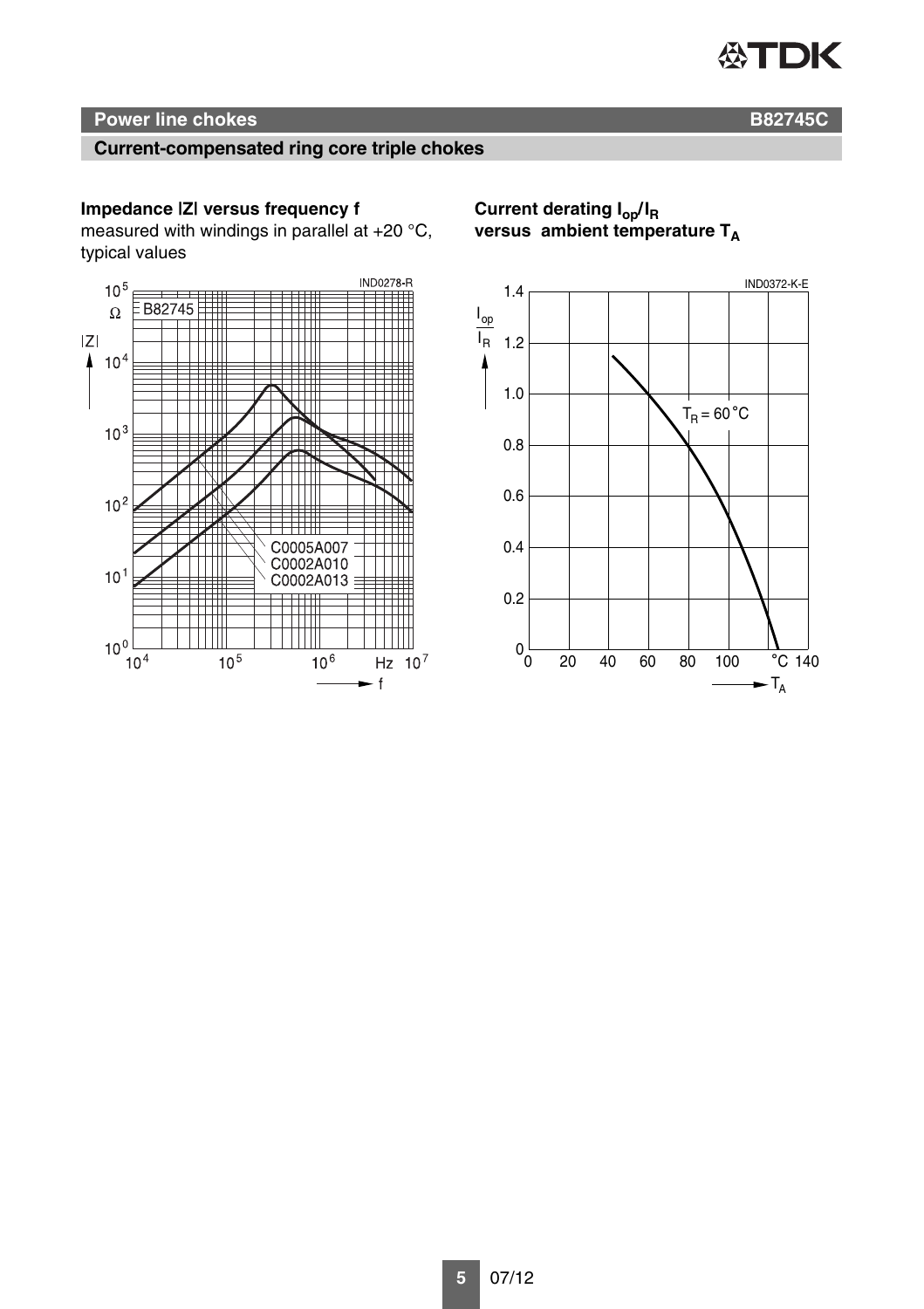

#### **Cautions and warnings**

- Please note the recommendations in our Inductors data book (latest edition) and in the data sheets.
	- Particular attention should be paid to the derating curves given there. Derating must be applied in case the ambient temperature in the application exceeds the rated temperature of the component.
	- Ensure the operation temperature (which is the sum of the ambient temperature and the temperature rise caused by losses / self-heating) of the component in the application does not exceed the maximum value specified in the climatic category.
	- The soldering conditions should also be observed. Temperatures quoted in relation to wave soldering refer to the pin, not the housing.
- If the components are to be washed varnished it is necessary to check whether the washing varnish agent that is used has a negative effect on the wire insulation, any plastics that are used, or on glued joints. In particular, it is possible for washing varnish agent residues to have a negative effect in the long-term on wire insulation.

Washing processes may damage the product due to the possible static or cyclic mechanical loads (e.g. ultrasonic cleaning). They may cause cracks to develop on the product and its parts, which might lead to reduced reliability or lifetime.

- The following points must be observed if the components are potted in customer applications:
	- Many potting materials shrink as they harden. They therefore exert a pressure on the plastic housing or core. This pressure can have a deleterious effect on electrical properties, and in extreme cases can damage the core or plastic housing mechanically.
	- It is necessary to check whether the potting material used attacks or destroys the wire insulation, plastics or glue.
	- The effect of the potting material can change the high-frequency behaviour of the components.
- Ferrites are sensitive to direct impact. This can cause the core material to flake, or lead to breakage of the core.
- Even for customer-specific products, conclusive validation of the component in the circuit can only be carried out by the customer.